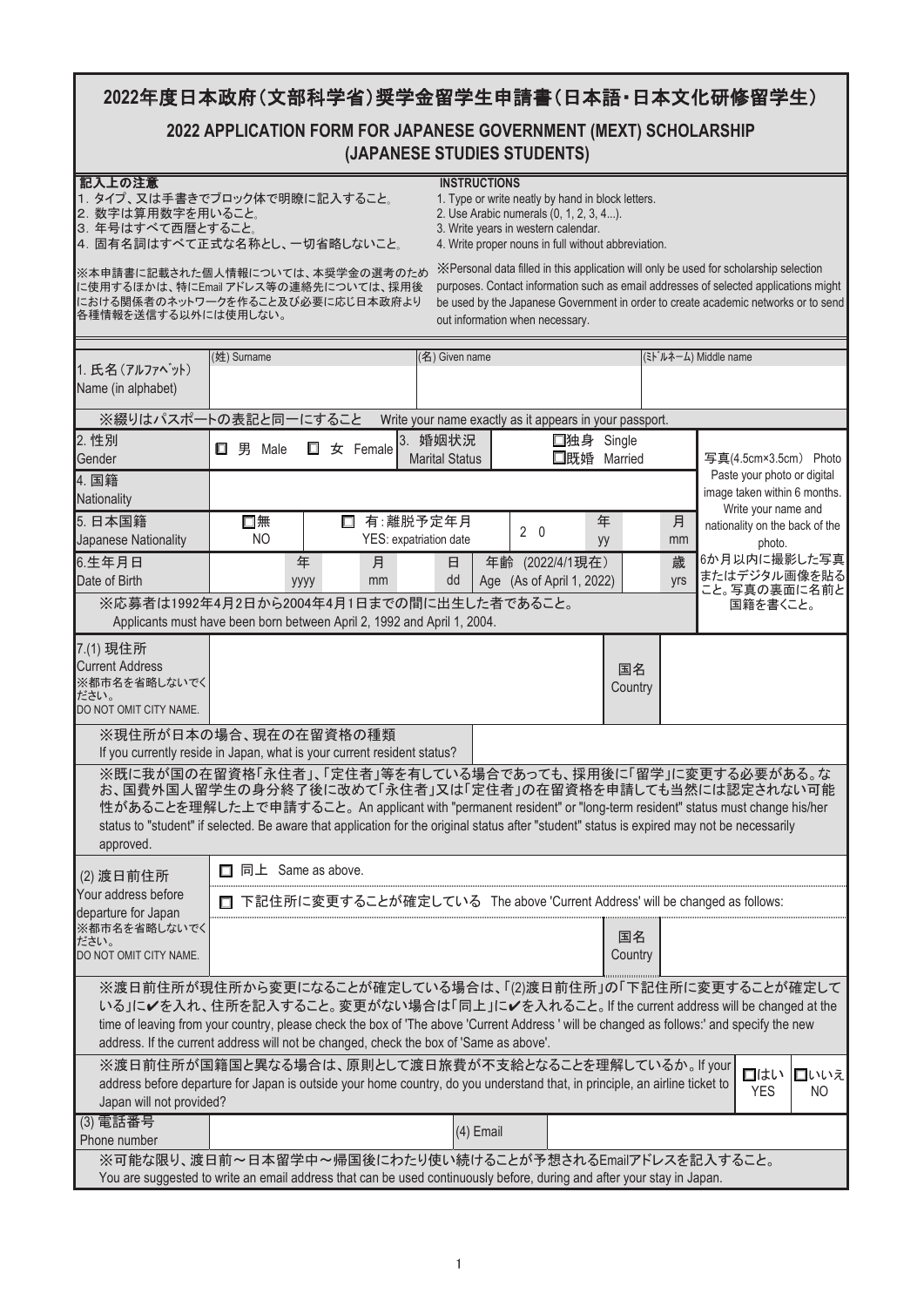| 8.2022年9月1日現在で在籍大学及び別の大学で日本語・日本文化関連の科目を通算1年以上履修している<br>か。該当しない者は応募対象外である。<br>Have you taken courses related to the Japanese language or Japanese culture totaling over one year at your current<br>university and at another university as of September 1, 2022? If not, you are NOT eligible to apply.                                                                                                                                                   | 口はい<br><b>YES</b>                                                                                                                                                                                                                                                                                                                     | ■いいえ<br>NO.                                                                                                                                                                                      |         |         |  |  |  |  |  |  |  |
|-----------------------------------------------------------------------------------------------------------------------------------------------------------------------------------------------------------------------------------------------------------------------------------------------------------------------------------------------------------------------------------------------------------------------------------------------------------|---------------------------------------------------------------------------------------------------------------------------------------------------------------------------------------------------------------------------------------------------------------------------------------------------------------------------------------|--------------------------------------------------------------------------------------------------------------------------------------------------------------------------------------------------|---------|---------|--|--|--|--|--|--|--|
| ※通算1年に満たない場合は申請できない。 You cannot apply if the total period is less than one year.<br>※成績証明書の当該科目に印を付して提出すること。 Please indicate the relevant courses on the transcripts you submit.                                                                                                                                                                                                                                                                          |                                                                                                                                                                                                                                                                                                                                       |                                                                                                                                                                                                  |         |         |  |  |  |  |  |  |  |
| 9. プログラム修了(帰国)後、自国の在籍大学・学部に戻り学習を継続する意思があるか。該当しない者は応<br>募対象外である。<br>Do you intend to continue studying at the university and faculty/department in which you are now enrolled after you finish<br>your study in Japan? If not, you are NOT eligible to apply.                                                                                                                                                                                              | 口はい<br><b>YES</b>                                                                                                                                                                                                                                                                                                                     | □いいえ<br>N <sub>O</sub>                                                                                                                                                                           |         |         |  |  |  |  |  |  |  |
| 10. 過去に国費外国人留学生に採用されたことがあるか。なお、過去に国費外国人留学生として採用された者<br>は応募対象外である。<br>Have you been awarded a Japanese Government (MEXT) Scholarship in the past? If 'YES', you are NOT eligible to apply.                                                                                                                                                                                                                                                                 | 口いいえ<br><b>NO</b>                                                                                                                                                                                                                                                                                                                     | 口はい<br><b>YES</b>                                                                                                                                                                                |         |         |  |  |  |  |  |  |  |
|                                                                                                                                                                                                                                                                                                                                                                                                                                                           | ※過去に受給した奨学金が文部科学省奨学金に該当するか否か不明の場合は事前に在外公館に相談すること。<br>If you are unsure whether previously awarded financial aid corresponds to a MEXT scholarship or not, please consult in advance with a<br>Japanese diplomatic office.                                                                                                             |                                                                                                                                                                                                  |         |         |  |  |  |  |  |  |  |
| 11.日本政府(文部科学省)奨学金制度による他の2022年度奨学金支給開始のプログラムに併願しているか。<br>それらの日本政府(文部科学省)奨学金(含む 大学推薦日研生)との併願は認められない。<br>口いいえ<br>Are you applying for any other Japanese Government (MEXT) scholarships for which scholarship payments will begin in<br>fiscal 2022? It is not allowed to apply for other Japanese government (MEXT) Scholarships at the same time, including<br>University Recommended Japanese Government(MEXT) Scholarship for Japanese Studies Students. |                                                                                                                                                                                                                                                                                                                                       |                                                                                                                                                                                                  |         |         |  |  |  |  |  |  |  |
| 12.(1) 本制度による奨学金と重複し、日本政府(文部科学省)以外の機関(自国政府機関を含む)から奨学金<br>等を受給、または受給予定であるか。<br>口はい<br>口いいえ<br>Are you receiving or scheduled to be receiving any scholarship from any organization other than the Japanese Government<br>N <sub>O</sub><br><b>YES</b><br>(MEXT) (including an organization of your home country government) together with the MEXT Scholarship?                                                                                            |                                                                                                                                                                                                                                                                                                                                       |                                                                                                                                                                                                  |         |         |  |  |  |  |  |  |  |
|                                                                                                                                                                                                                                                                                                                                                                                                                                                           | ※「はい」の場合、本奨学金と他の奨学金の併給は認められないため、本制度に採用後は他の奨学金の<br>受給を停止しなければならないことを理解しているか。<br>□はい<br>口いいえ<br>If 'YES', do you understand you must cancel other scholarships after selected for MEXT Scholarship Student since it is<br><b>YES</b><br>N <sub>O</sub><br>not allowed to receive other scholarships together with the MEXT Scholarship? |                                                                                                                                                                                                  |         |         |  |  |  |  |  |  |  |
|                                                                                                                                                                                                                                                                                                                                                                                                                                                           |                                                                                                                                                                                                                                                                                                                                       | (2) 他の奨学金に応募又は他の奨学金を受給している場合は、その名前、期間、金額等を記すこと。<br>If you are receiving or applying for other scholarships, please specify the name of the sponsor, scholarship period, scholarship amount, etc. |         |         |  |  |  |  |  |  |  |
| 奨学金の内容<br>Describe the scholarship                                                                                                                                                                                                                                                                                                                                                                                                                        |                                                                                                                                                                                                                                                                                                                                       |                                                                                                                                                                                                  |         |         |  |  |  |  |  |  |  |
|                                                                                                                                                                                                                                                                                                                                                                                                                                                           | (1) 大学名<br>Name of institution                                                                                                                                                                                                                                                                                                        |                                                                                                                                                                                                  |         |         |  |  |  |  |  |  |  |
|                                                                                                                                                                                                                                                                                                                                                                                                                                                           | (2) 学部· 学科名<br>Faculty/Department                                                                                                                                                                                                                                                                                                     |                                                                                                                                                                                                  |         |         |  |  |  |  |  |  |  |
|                                                                                                                                                                                                                                                                                                                                                                                                                                                           | (3) 主専攻<br>Major                                                                                                                                                                                                                                                                                                                      | (4) 学年<br>両方<br>日本語<br>日本文化<br>$\Box$<br>Japanese Language<br>Japanese culture<br><b>Both</b><br>School Year/Grade                                                                               |         |         |  |  |  |  |  |  |  |
| 13.在籍大学<br>College/University<br>currently attending                                                                                                                                                                                                                                                                                                                                                                                                      | ※いずれかをチェックすること。 Check either box.<br>※主専攻が日本語·日本文化でない者は申請できない。Those who are not<br>majoring in the Japanese language or Japanese culture are NOT eligible to apply.                                                                                                                                                                   | ※2022年4月1日現在<br>As of April 1, 2022                                                                                                                                                              |         |         |  |  |  |  |  |  |  |
|                                                                                                                                                                                                                                                                                                                                                                                                                                                           | (5) 現在学習している<br>内容<br>Subjects you currently<br>study or research                                                                                                                                                                                                                                                                     |                                                                                                                                                                                                  |         |         |  |  |  |  |  |  |  |
|                                                                                                                                                                                                                                                                                                                                                                                                                                                           | (具体的に記入する<br>こと。)<br>(Describe specifically.)                                                                                                                                                                                                                                                                                         |                                                                                                                                                                                                  |         |         |  |  |  |  |  |  |  |
|                                                                                                                                                                                                                                                                                                                                                                                                                                                           |                                                                                                                                                                                                                                                                                                                                       | (6) <mark>本プログラムに採用された場合の</mark> 卒業見込年月<br>$\overline{2}$<br>0<br>Expected graduation date if selected for this scholarship program                                                              | 年<br>yy | 月<br>mm |  |  |  |  |  |  |  |
|                                                                                                                                                                                                                                                                                                                                                                                                                                                           |                                                                                                                                                                                                                                                                                                                                       | ※卒業が2023年9月以降になっていない者は申請できない。<br>Those who are graduating before September 2023 are NOT eligible to apply.                                                                                       |         |         |  |  |  |  |  |  |  |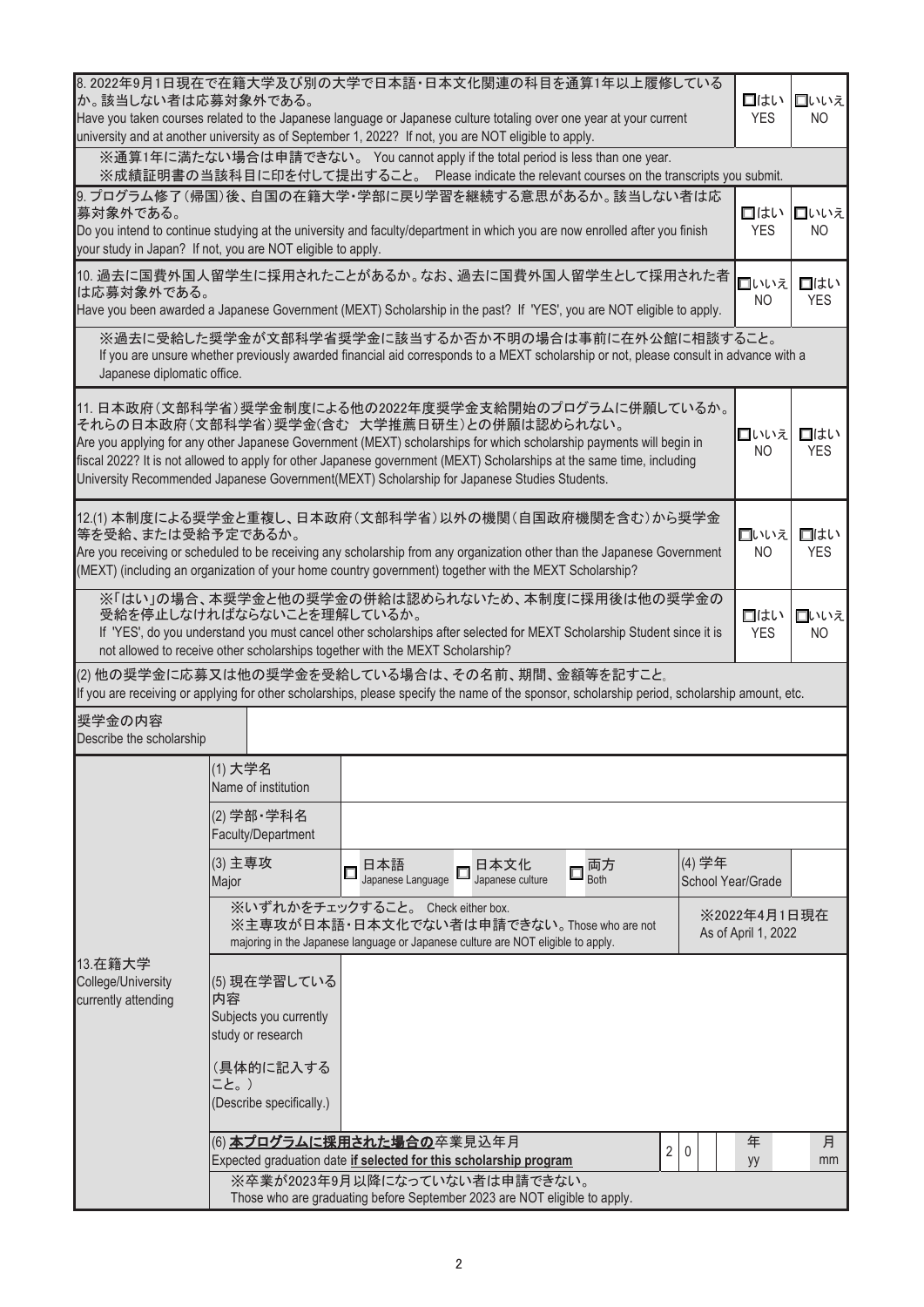| 14. 日本語·日本文化学習歴                                                                                               |                                                                                                                                                                                                                                                                                                                |                             |      |           |      |         |          |            |              |  |
|---------------------------------------------------------------------------------------------------------------|----------------------------------------------------------------------------------------------------------------------------------------------------------------------------------------------------------------------------------------------------------------------------------------------------------------|-----------------------------|------|-----------|------|---------|----------|------------|--------------|--|
| Period of Japanese language or culture studies                                                                |                                                                                                                                                                                                                                                                                                                | から From                     |      |           | までTo |         |          |            | 学習期間Duration |  |
| (1)在籍大学での日本語・日本文化学習歴<br>Japanese language or culture studies at the College/University<br>currently attending | 年<br>уууу                                                                                                                                                                                                                                                                                                      | 月<br>mm                     | 2022 | 年<br>уууу | 8    | 月<br>mm | 年<br>yrs | か月<br>mons |              |  |
| (2)他大学での日本語·日本文化学習歴                                                                                           | Japanese language or culture studies at another college/university                                                                                                                                                                                                                                             | 年                           | 月    |           | 年    |         | 月        | 年          | か月           |  |
| 大学名<br>Name of institution(s)                                                                                 |                                                                                                                                                                                                                                                                                                                | уууу                        | mm   |           | уууу |         | mm       | yrs        | mons         |  |
|                                                                                                               | Total duration of Japanese language or culture studies (As of September 1, 2022)                                                                                                                                                                                                                               | 日本語·日本文化学習期間合計(2022年9月1日現在) |      |           |      |         |          | 年<br>yrs   | か月<br>mons   |  |
|                                                                                                               | ※日本語・日本文化学習期間合計が通算1年に満たない場合は申請できない。<br>Those whose total duration of Japanese language or culture studies is less than one year are NOT eligible to apply.                                                                                                                                                     |                             |      |           |      |         |          |            |              |  |
|                                                                                                               | 日本語・日本文化の分野で学びたい具体的内容を現在大学で学んでいる内容と関連付けて記入すること。相当の日<br>本語能力を有する者は日本語により記入すること。<br>Please write your specific study plan in the field of Japanese Studies which relate your plan to your current study or research in your<br>university. You are encouraged to write your study plan in Japanese, if possible. |                             |      |           |      |         |          |            |              |  |
|                                                                                                               |                                                                                                                                                                                                                                                                                                                |                             |      |           |      |         |          |            |              |  |
|                                                                                                               |                                                                                                                                                                                                                                                                                                                |                             |      |           |      |         |          |            |              |  |
| 15. 日本での学習計<br>画<br>Study plan in Japan                                                                       |                                                                                                                                                                                                                                                                                                                |                             |      |           |      |         |          |            |              |  |
|                                                                                                               |                                                                                                                                                                                                                                                                                                                |                             |      |           |      |         |          |            |              |  |
|                                                                                                               |                                                                                                                                                                                                                                                                                                                |                             |      |           |      |         |          |            |              |  |
|                                                                                                               |                                                                                                                                                                                                                                                                                                                |                             |      |           |      |         |          |            |              |  |
|                                                                                                               |                                                                                                                                                                                                                                                                                                                |                             |      |           |      |         |          |            |              |  |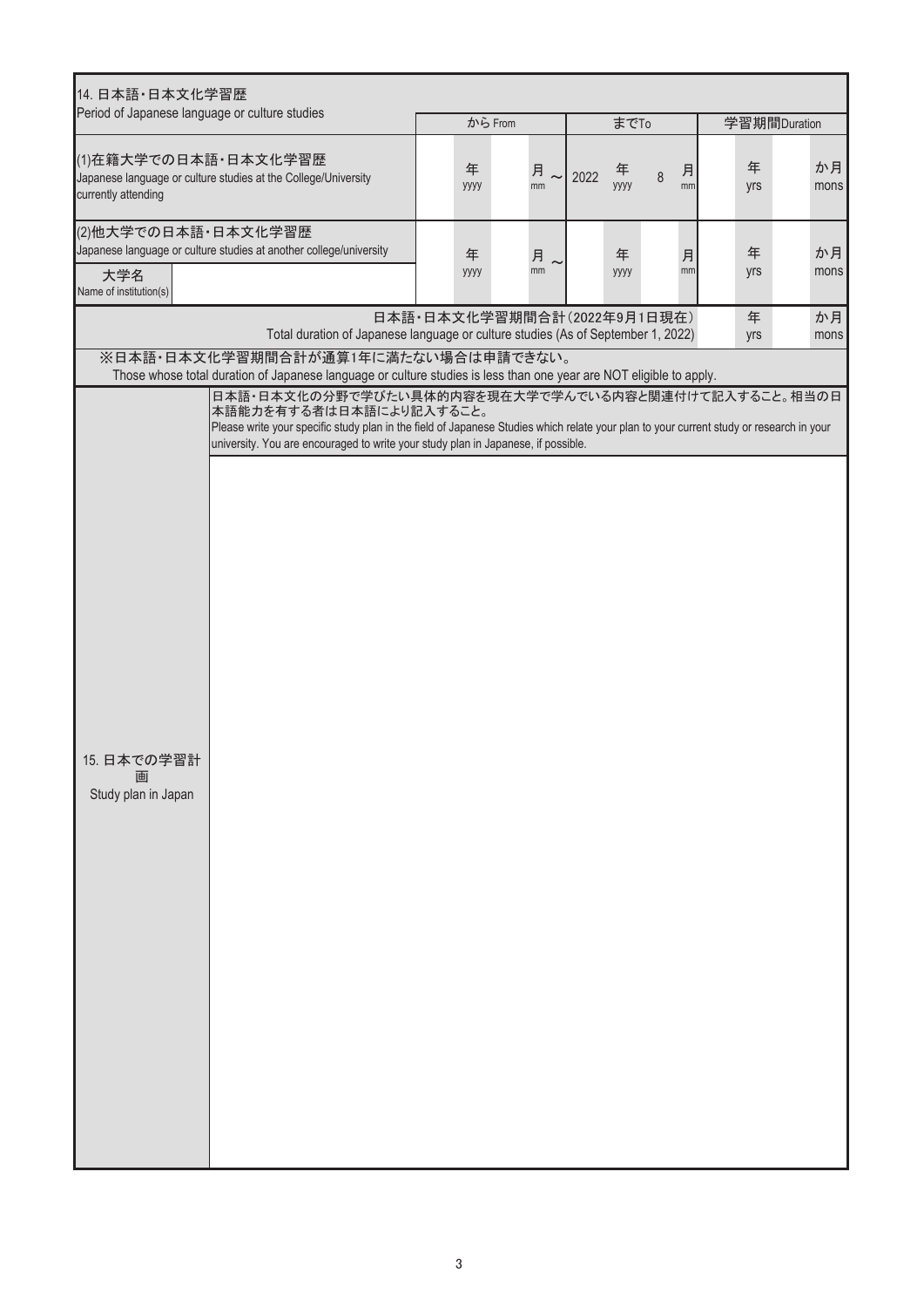| (15. 日本での学習計<br>画の続き<br>Study plan in Japan<br>(continued.))                                                  |  |  |  |
|---------------------------------------------------------------------------------------------------------------|--|--|--|
| 16. 卒業後の計画(進<br>学、職業など)<br>Future plan in<br>academics and career<br>after graduation from<br>your university |  |  |  |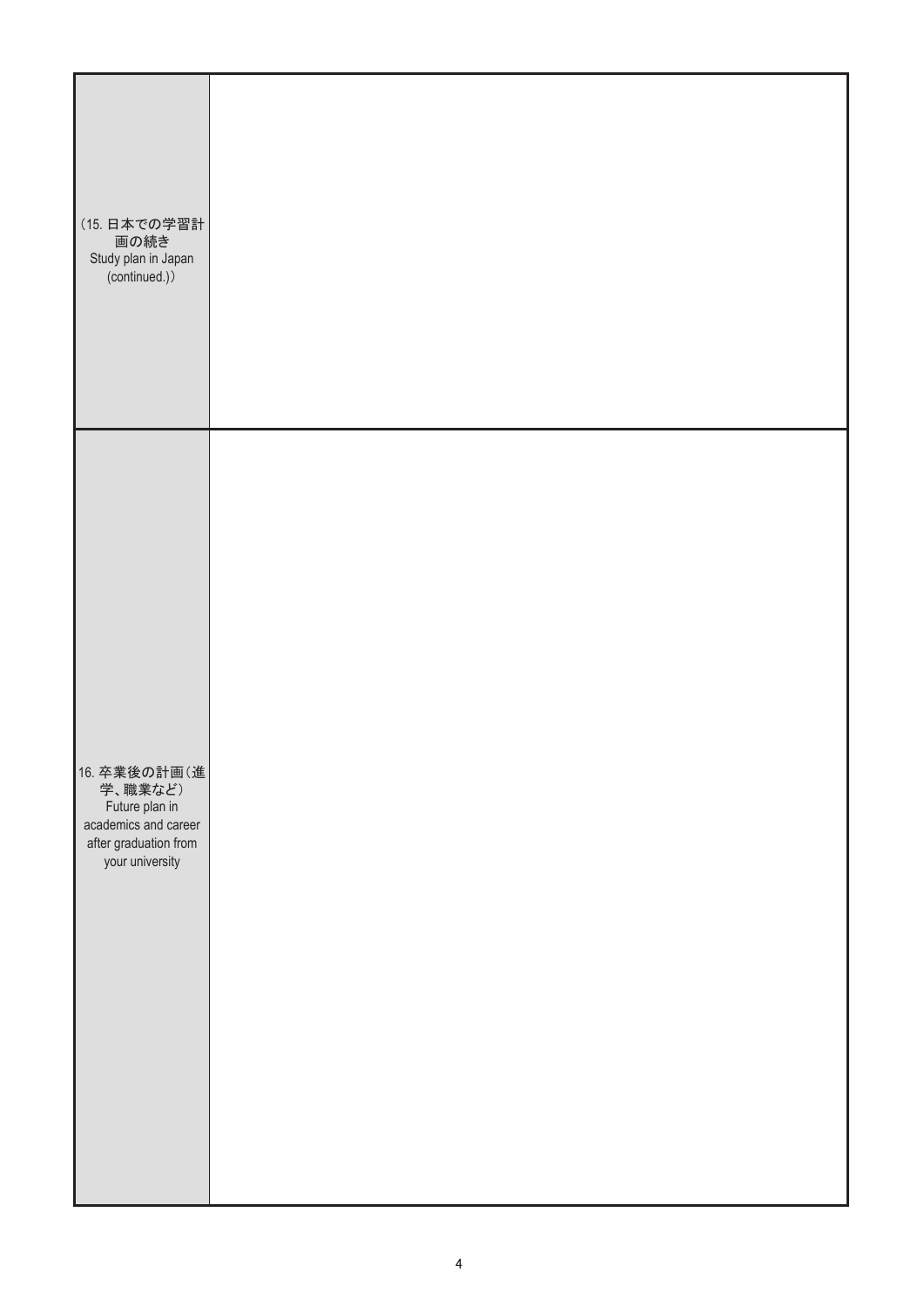## 17. 学歴 Academic record

## **INSTRUCTIONS**

䠍㻚㻌⌧ᅾ䚸ᅾᏛ୰䛾Ꮫ䜎䛷グ㍕䛩䜛䛣䛸䚹 1. List all schools attended up until and including the university you are currently enrolled in.

2. 初等教育から最新の教育課程まで正規生として修学した課程 2. Write your record from primary education (elementary school) to most recent educational level ○ み記入すること。幼稚園・保育所教育は記入不要。

暇の場合も「卒業月」欄は「9月」となる。)

を記入すること。

記事項欄」に記入すること。(例:退学、休学中)

9. 住居の移転や大学の再入学等を理由に、同教育課程で複数 䛾Ꮫᰯ䛻ᅾ⡠䛧䛶䛔䛯ሙྜ䛿䚸ྠ䛨ḍ䛻」ᩘ䛾Ꮫᰯ䛾ᅾ⡠䜢グ 載すること。 8. 「飛び級」をしている場合には、その旨を「特記事項」欄に記入 8. Any school years or levels skipped should be indicated in the Remarks column. すること。(例 :後期中等教育一3年次を飛び級により短期卒業) Example: Upper secondary education - Skipped senior year for the early graduation.

attended only as a full-time student. Exclude kindergarten education and nursery school education.

3.「卒業年月」は学校の公式な卒業年月を記入すること。(例: )3. Write the official graduation year and month in the space of "To: yyyy/mm". (ex. In case of October intake 学校の学事暦が10月入学9月卒業の場合、最後の8~9月が休 and September graduation under the school's academic calendar, put "9 (September)" in the space of "mm" as an official graduation month although the term from August to September is a summer break.)

4. 最終学歴が卒業見込の者は、「卒業年月」には卒業見込年月 4. For those whose status is "Expected to graduate", write expected year and month of graduation in the space of "To: yyyy/mm".

5. 「卒業状況」を「その他」と選択した場合は、具体の状況を「特 5. If the applicant chooses "Other status" in the Status, indicate the detail of status in the Remarks column. (ex. Withdrawal, leave of absence)

䠒㻚㻌䛂Ꮫணഛᩍ⫱䛃䛿ᚋᮇ୰➼ᩍ⫱䛻ྵ䜎䜜䜛䡝 6. Preparatory education for university admission is included in upper secondary education.

7. 「大学入学資格試験」に合格している場合には、その旨「特記 7. If the applicant has passed the university entrance qualification, indicate this in the Remarks column.<br>事項」欄に記入すること。

9. If you attended multiple schools at the same level of education due to moving house or readmission to university, write all the schools in the same column.

10.下記に書ききれない場合は、別紙に記入することも可能。し かしその場合は、別紙に記入する旨を明記すること。

10. You may use a separate piece of paper if the space below is insufficient. In such a case, please indicate that the information is on a separate page.

| 教育段階<br><b>Educational level</b>                                                                                   | 学校名<br>School name |               | 所在地<br>Location    |            | Year & month of enrollment & |           | 入学及び卒業(見込)年月<br>graduation (expected to graduate) | 修学年数<br>Period of schooling<br>attended |  | 卒業状況<br><b>Status</b>                       | 特記事項<br><b>Remarks</b> |
|--------------------------------------------------------------------------------------------------------------------|--------------------|---------------|--------------------|------------|------------------------------|-----------|---------------------------------------------------|-----------------------------------------|--|---------------------------------------------|------------------------|
| 初等教育<br>(小学校)<br><b>Primary Education</b><br>(Elementary School)                                                   |                    |               | 州·省 State/Province | 入学<br>From |                              | 年<br>уууу | 月<br>mm                                           | 年                                       |  |                                             |                        |
|                                                                                                                    |                    | 市·町 Citv/Town |                    | 卒業<br>To   |                              | 年<br>уууу | 月<br>mm                                           | yrs                                     |  |                                             |                        |
| 前期中等教育<br>(中学校)<br>Lower Secondary                                                                                 |                    |               | 州·省 State/Province | 入学<br>From |                              | 年<br>уууу | 月<br>mm                                           | 年                                       |  |                                             |                        |
| Education(Middle<br>School/Junior High<br>School)                                                                  |                    | 市·町 City/Town |                    | 卒業<br>To   |                              | 年<br>уууу | 月<br>mm                                           | yrs                                     |  |                                             |                        |
| 後期中等教育<br>(高校)<br><b>Upper Secondary</b><br>Education<br>((Senior) High<br>School)                                 |                    |               | 州·省 State/Province | 入学<br>From |                              | 年<br>уууу | 月<br>mm                                           | 年                                       |  |                                             |                        |
|                                                                                                                    |                    | 市·町 City/Town |                    | 卒業<br>To   |                              | 年<br>уууу | 月<br>mm                                           | yrs                                     |  |                                             |                        |
| 高等教育<br>(大学学部)<br>Tertiary(Higher)<br>Education<br>(Undergraduate)                                                 |                    |               | 州·省 State/Province | 入学<br>From |                              | 年<br>уууу | 月<br>mm                                           | 年                                       |  | 卒業<br>囗<br>Graduated<br>卒業見込                |                        |
|                                                                                                                    |                    | 市·町 City/Town |                    | 卒業<br>To   |                              | 年<br>уууу | 月<br>mm                                           | yrs                                     |  | Expected to graduate<br>その他<br>Other status |                        |
| 2022年9月1日時点の通算の学校教育修学年数                                                                                            |                    |               |                    |            |                              | 年         |                                                   |                                         |  |                                             |                        |
| Total years of schooling attended as of September 1, 2022<br>特記事項 Remarks                                          |                    |               |                    |            |                              |           | yrs                                               |                                         |  |                                             |                        |
| (上記の特記事項欄で書ききれない場合は適宜使用すること)<br>You may use the space if the space of the above Remarks<br>column is insufficient. |                    |               |                    |            |                              |           |                                                   |                                         |  |                                             |                        |